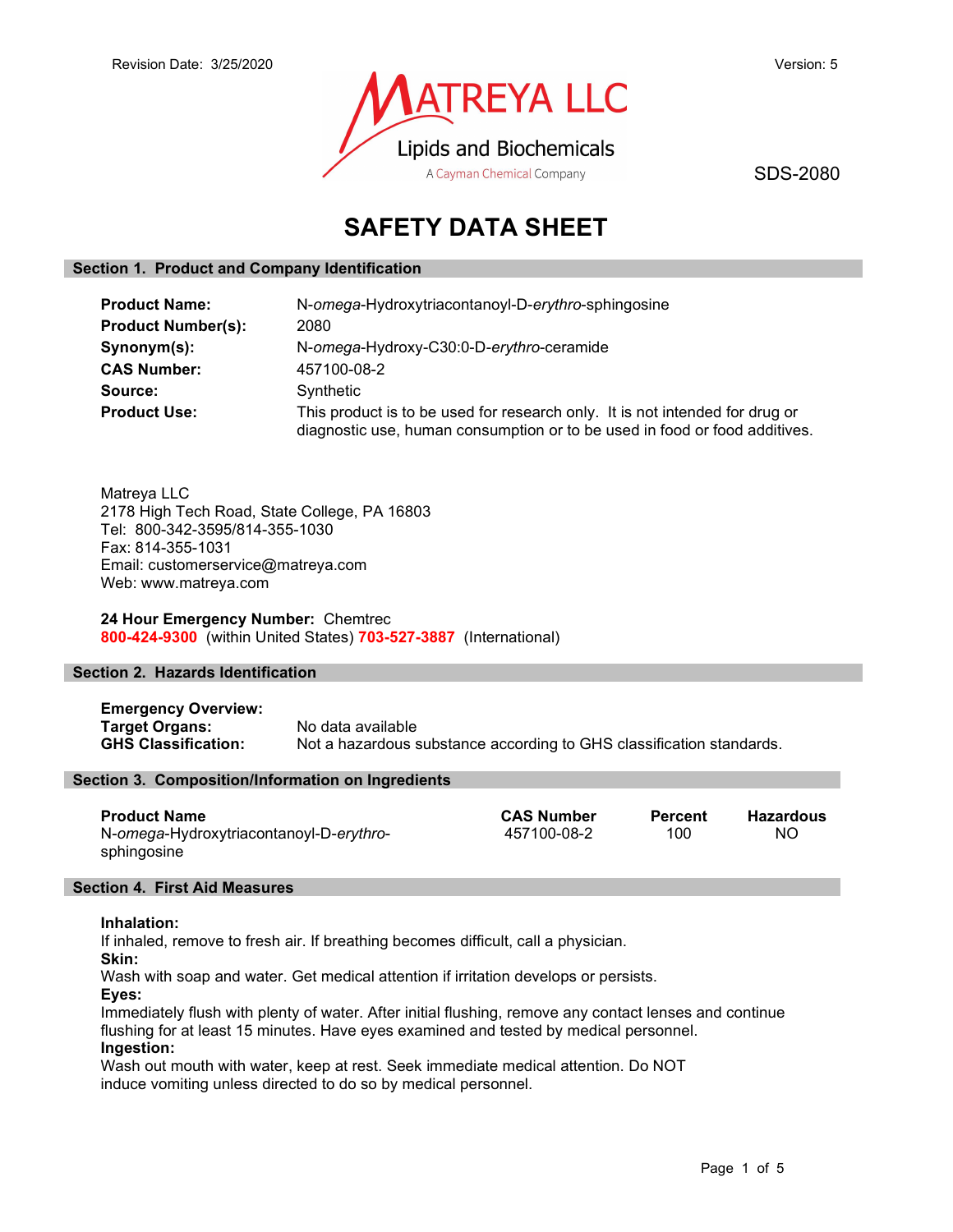## Section 5. Fire Fighting Measures

Suitable extinguishing media: Use dry chemical, alcohol-resistant appropriate foam, carbon dioxide, or water spray. Specific hazards arising from the chemical: No data available Special protective actions for fire fighters: No data available Special protective equipment for fire fighters: Wear breathing apparatus and use water spray to keep fire-exposed containers cool.

#### Section 6. Accidental Release Measures

#### Personal precautions:

Wear appropriate personal protective equipment. After contact with skin, wash immediately with plenty of water.

#### Environmental precautions:

Do not let product enter drains.

#### Methods and Materials for containment and cleaning up:

Sweep up and keep in suitable, closed container for disposal.

## Section 7. Handling and Storage

#### Precautions for safe handling:

Avoid contact with eyes, skin or clothing. Do not ingest. Use only with adequate ventilation. Keep sealed when not in use. Wear appropriate personal protective equipment.

#### Conditions for safe storage, including incompatibilities:

Recommended storage temperature: -20°C. Keep container tightly closed in a dry and well-ventilated place.

#### Section 8. Exposure Controls/Personal Protection

This product contains no substances with occupational exposure limit values.

## Engineering Controls:

No specific ventilation required.

## Personal Protective Equipment:

#### Respiratory protection:

Respiratory protection is not required. Where protection from nuisance levels of dusts are desired, use type N95 (US) or type P1 (EN 143) dust masks. Use respirators and components tested and approved under appropriate government standards such as NIOSH (US) or CEN (EU).

#### Hand protection:

For prolonged or repeated contact use protective gloves. Recommended: Nitrile rubber Eye protection:

Safety eyewear should be worn at all times to avoid exposure to liquid splashes, mists, or dusts. Recommended: Safety glasses with side shields or goggles.

#### Skin protection:

Protective clothing should be selected specifically for the working place, depending on concentration and quantity of the hazardous substances handled. Recommended: Lab coat

#### Section 9. Physical and Chemical Properties

| Appearance:                              | Solid             |
|------------------------------------------|-------------------|
| Odor:                                    | No data available |
| Odor threshold:                          | No data available |
| pH:                                      | No data available |
| <b>Melting/Freezing point:</b>           | No data available |
| Initial boiling point and boiling range: | No data available |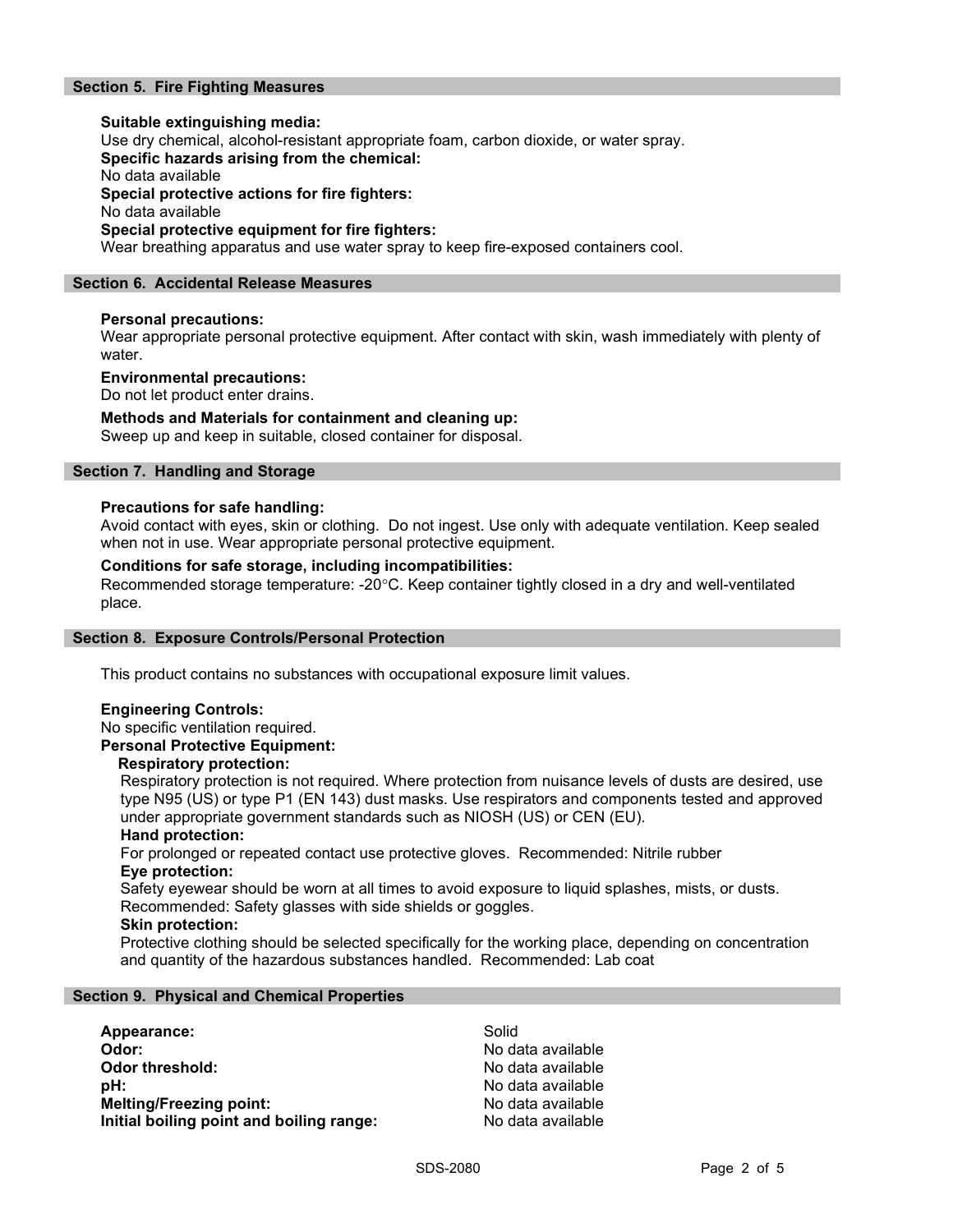Flash point: No data available Evaporation rate:<br>
Flammability (solid. gas): No data available Flammability (solid, gas): Upper/Lower flammability or explosive limit: No data available Vapor pressure: No data available **Vapor density:** No data available in the set of the set of the No data available Relative density: No data available Solubility (ies): Chloroform/methanol 2:1, DMF, hot ethanol 2:1, DMF, hot ethanol Partition coefficient (n-octanol/water): No data available Auto-ignition temperature: No data available Decomposition temperature: **Viscosity:** No data available and the set of the set of the set of the set of the set of the set of the set of the set of the set of the set of the set of the set of the set of the set of the set of the set of the set of Molecular formula: C48H95NO4 Molecular weight: 750

## Section 10. Stability and Reactivity

#### Reactivity:

Stable under recommended storage conditions.

Chemical stability: Stable under recommended storage conditions.

Possibility of hazardous reaction: No data available

Conditions to avoid: No data available

Incompatible materials: No data available

Hazardous decomposition products: No data available

#### Section 11. Toxicological Information

#### Acute toxicity:

No data available Skin corrosion / irritation:

No data available

Serious eye damage / irritation:

No data available Respiratory or skin sensitization: No data available

## Germ cell mutagenicity:

No data available

## Carcinogenicity:

No component of this product present at levels greater than or equal to 0.1% is identified as a carcinogen or potential carcinogen by IARC, ACGIH, NTP or OSHA.

Reproductive toxicity: No data available

Specific target organ toxicity - single exposure: No data available

#### Specific target organ toxicity - repeated exposure: No data available

Aspiration hazard: No data available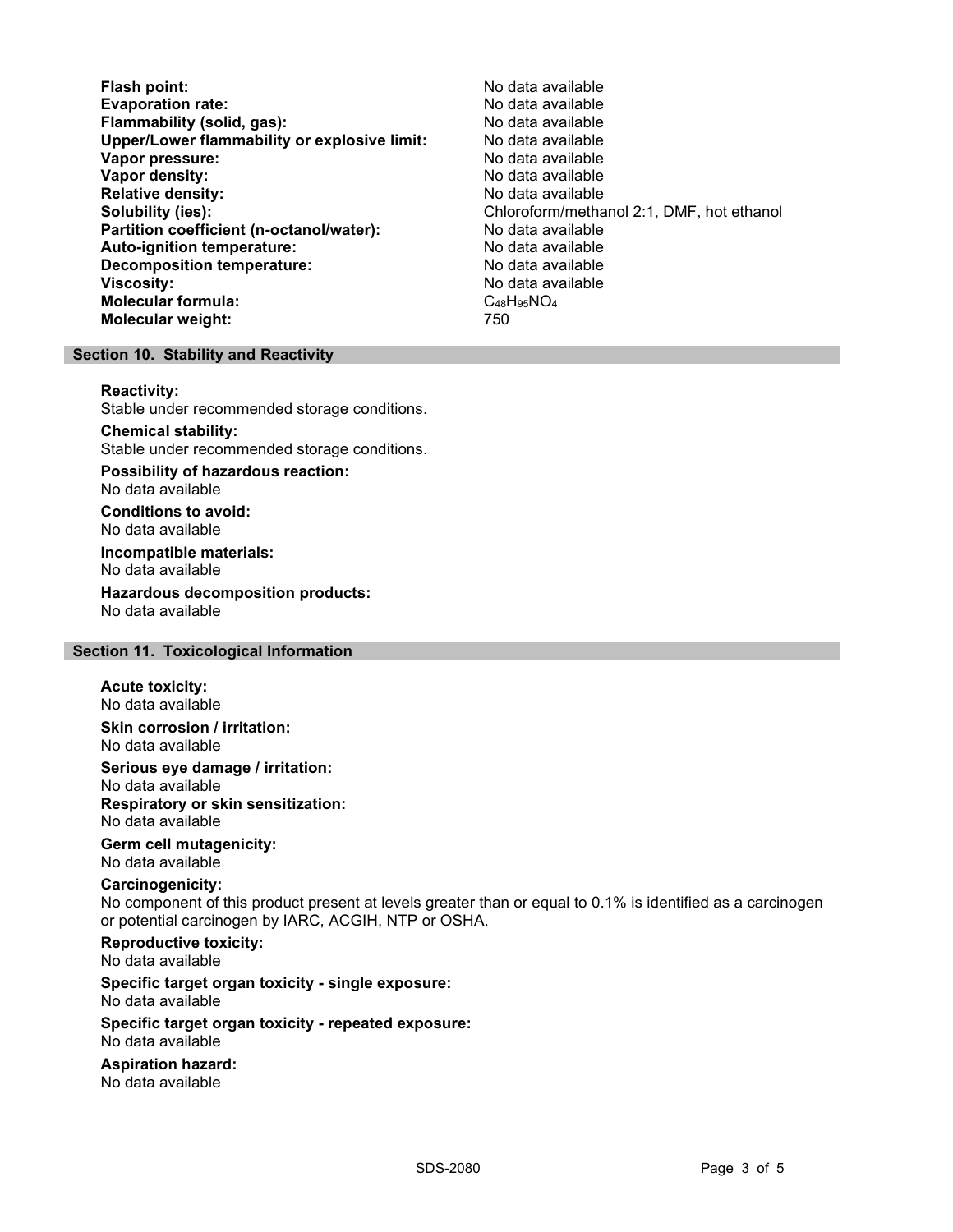## Section 12. Ecological Information

## Toxicity:

No ecological data available for this product. Persistence and degradability:

No data available

Bioaccumulative potential: No data available

Bioaccumulation: No data available

Mobility in soil: No data available

Other adverse effects: No data available

#### Section 13. Disposal Consideration

#### Disposal methods:

Observe all federal, state and local environmental regulations.

#### Section 14. Transportation Information

| DOT (US)<br><b>UN Number:</b>                       | Not dangerous goods |
|-----------------------------------------------------|---------------------|
| <b>Land Transport ADR/RID</b><br><b>UN Number:</b>  | Not dangerous goods |
| <b>Maritime Transport IMDG</b><br><b>UN Number:</b> | Not dangerous goods |
| <b>Air Transport ICAO/IATA</b><br><b>UN Number:</b> | Not dangerous goods |

#### Section 15. Regulatory Information

| <b>Product Name</b>                                | <b>CAS Number</b> |
|----------------------------------------------------|-------------------|
| N-omega-Hydroxytriacontanoyl-D-erythro-sphingosine | 457100-08-2       |

### SARA 302 Components:

No chemicals in this material are subject to the reporting requirements of SARA Title III, Section 302.

#### SARA 313 Components:

This material does not contain any chemical components with known CAS numbers that exceed the threshold (De Minimis) reporting levels established by SARA Title III, Section 313.

#### SARA 311/312 Hazards:

No 311/312 SARA Hazards

#### California Prop. 65 Components:

This product does not contain any chemicals known to State of California to cause cancer, birth, or any other reproductive defects.

#### DSL/NDSL status:

This product contains the following components that are not on the Canadian DSL nor NDSL lists.<br>Component **Component** N-omega-Hydroxytriacontanoyl-D-erythro-sphingosine 457100-08-2